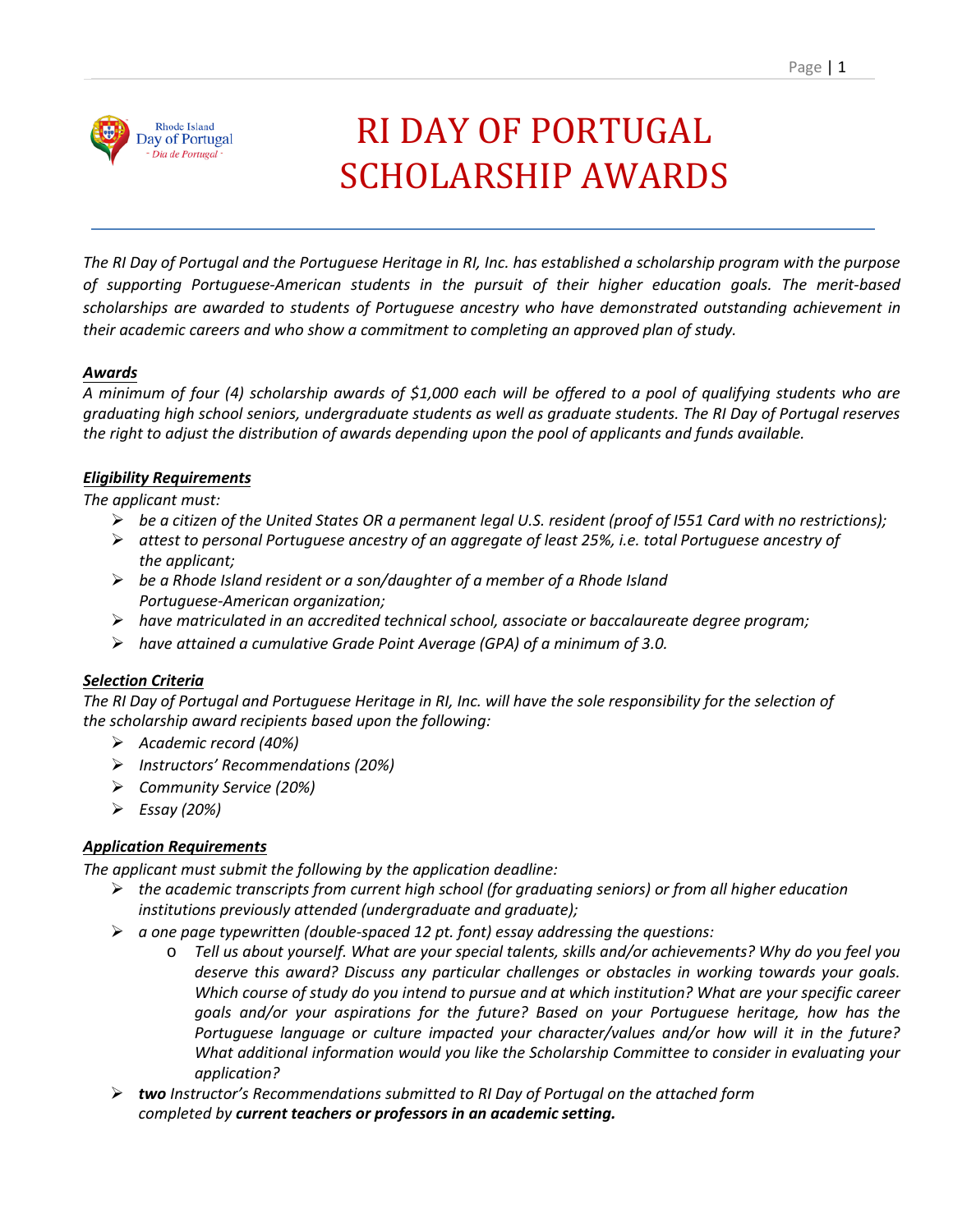# *Notice of Awards*

*Recipients will be notified in writing by U.S. mail and/or email if selected. Please provide e-mail.*

# *Award Renewals*

*Scholarship awards are NOT automatically renewed. Former scholarship recipients must re-apply.*

# *Revocation of Award*

*The RI Day of Portugal reserves the right to cancel any scholarship or aid awarded at any time if the applicant fails to meet the standards of academic progress, any other scholarship requirements, or falsifies information reported.*

# *Decline Award*

*The RI Day of Portugal reserves the right to decline awarding a scholarship during any selection period if there are no eligible applicants, if the Scholarship Committee is unable to select a qualified recipient or if there are insufficient funds for awards.*

# *Disclaimer*

*The RI Day of Portugal reserves the right to determine the monetary amount, number and criteria for awards as well as the selection of recipients. All decisions are final.*

# *Submission Instructions and Deadline:*

- *1. Please submit application and all supporting materials in one envelope to the attention of "Scholarship Committee", RI Day of Portugal, P.O. Box 9464, Providence, RI 02940.*
- *2. Applications must be postmarked by July 31 of the application year with supporting materials, i.e.*
	- *a. completed and hand-signed application form with essay,*
	- *b. current academic transcript(s)*
	- *c. two letters of recommendation*
- *3. N.B.: Incomplete or late applications will not be considered.*
- *4. Give "Instructor's Recommendation Form" to teacher/instructor/professor which he/she will return to you in a sealed envelope addressed to RI Day of Portugal. It will be included in one envelope.*

# *Award Presentation*

*Scholarship awards will be made to the successful candidates upon submission of proof of academic progress and commitment to a program of study. It will include the Fall semester of application year. Certificates will be presented to the winners at the first RI Day of Portugal General Assembly meeting which is usually sometime in January. Monetary awards will be mailed directly to the bursar's office of the winner's school, college, or university.* 

# *For more information,*

*contact: Augusta Costa 1-401-316-2551 [augusta.costa@ridayofportuga](mailto:eileenmaria1955@gmail.com?subject=Eileen%20Afonso)l.org*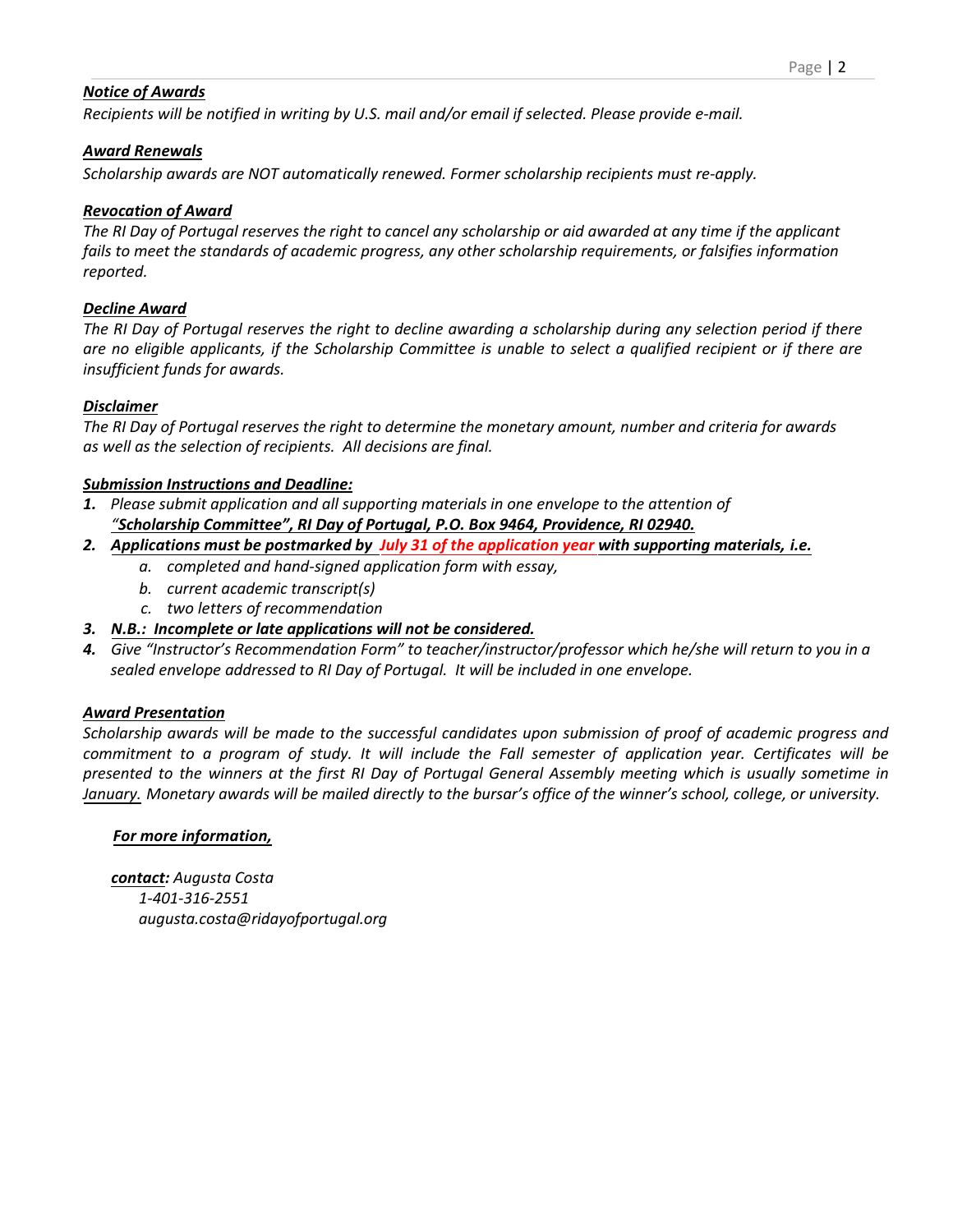#### Page | 3

# RI DAY OF PORTUGAL SCHOLARSHIP APPLICATION

**DEADLINE: Postmarked by July 31 of application year** 

| A. PERSONAL INFORMATION:                                                               | DATE OF APPLICATION: / / |  |  |  |  |
|----------------------------------------------------------------------------------------|--------------------------|--|--|--|--|
|                                                                                        |                          |  |  |  |  |
|                                                                                        |                          |  |  |  |  |
|                                                                                        |                          |  |  |  |  |
|                                                                                        |                          |  |  |  |  |
|                                                                                        |                          |  |  |  |  |
| U.S. Citizen (circle): Yes / No<br><b>Parent's Portuguese Organization Membership:</b> |                          |  |  |  |  |

#### Portuguese Ancestry: (Enter the percentage of Portuguese ancestry of each of your grandparents)

| <b>Grandparent</b>          | <b>Percentage of Grandparent's</b><br><b>Portuguese Ancestry</b> | State all if available: place of birth,<br>town, county, district and country |
|-----------------------------|------------------------------------------------------------------|-------------------------------------------------------------------------------|
| <b>Paternal Grandfather</b> |                                                                  |                                                                               |
| (Father's father)           |                                                                  |                                                                               |
| <b>Paternal Grandmother</b> |                                                                  |                                                                               |
| (Father's mother)           |                                                                  |                                                                               |
| <b>Maternal Grandfather</b> |                                                                  |                                                                               |
| (Mother's father)           |                                                                  |                                                                               |
| <b>Maternal Grandmother</b> |                                                                  |                                                                               |
| (Mother's mother)           |                                                                  |                                                                               |

#### 

# B. EDUCATIONAL BACKGROUND: (List High Schools and Colleges/Universities attended)

| <b>INSTITUTION</b> | <b>DATES</b> | <b>MAJOR/MINOR</b> |  |  |
|--------------------|--------------|--------------------|--|--|
|                    |              |                    |  |  |
|                    |              |                    |  |  |
|                    |              |                    |  |  |
|                    |              |                    |  |  |

Current GPA: \_\_\_\_\_\_(Minimum 3.0 required) Please provide a copy of most current transcript.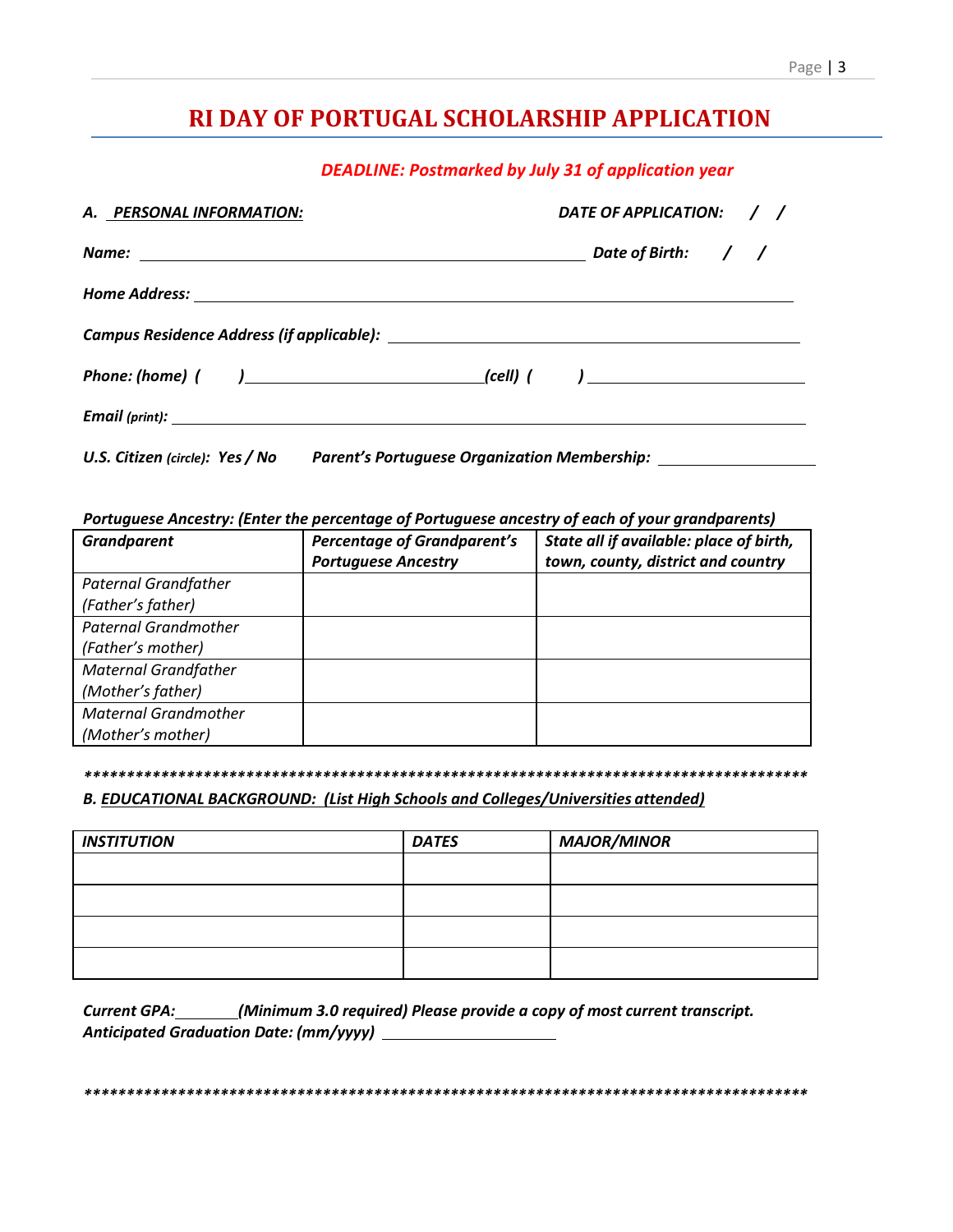C. EXTRA-CURRICULAR ACTIVITIES: (List all extra-curricular activities including clubs, organizations, community service and employment commitments in which you are PRESENTLY involved). If need more space please print separate page.

| Name of Club/Organization, Community Service or Employment | <b>Type</b> | Hours per month |
|------------------------------------------------------------|-------------|-----------------|
|                                                            |             |                 |
|                                                            |             |                 |
|                                                            |             |                 |
|                                                            |             |                 |
|                                                            |             |                 |
|                                                            |             |                 |
|                                                            |             |                 |
|                                                            |             |                 |
|                                                            |             |                 |
|                                                            |             |                 |
|                                                            |             |                 |
|                                                            |             |                 |
|                                                            |             |                 |
|                                                            |             |                 |

D. AWARDS AND SPECIAL RECOGNITION: (List any award, merit scholarship and special recognition awarded during your academic career, i.e. high school and college/university)

| Name of Award, Scholarship, Recognition | Date (Year only) |  |  |
|-----------------------------------------|------------------|--|--|
|                                         |                  |  |  |
|                                         |                  |  |  |
|                                         |                  |  |  |
|                                         |                  |  |  |
|                                         |                  |  |  |
|                                         |                  |  |  |
|                                         |                  |  |  |
|                                         |                  |  |  |
|                                         |                  |  |  |
|                                         |                  |  |  |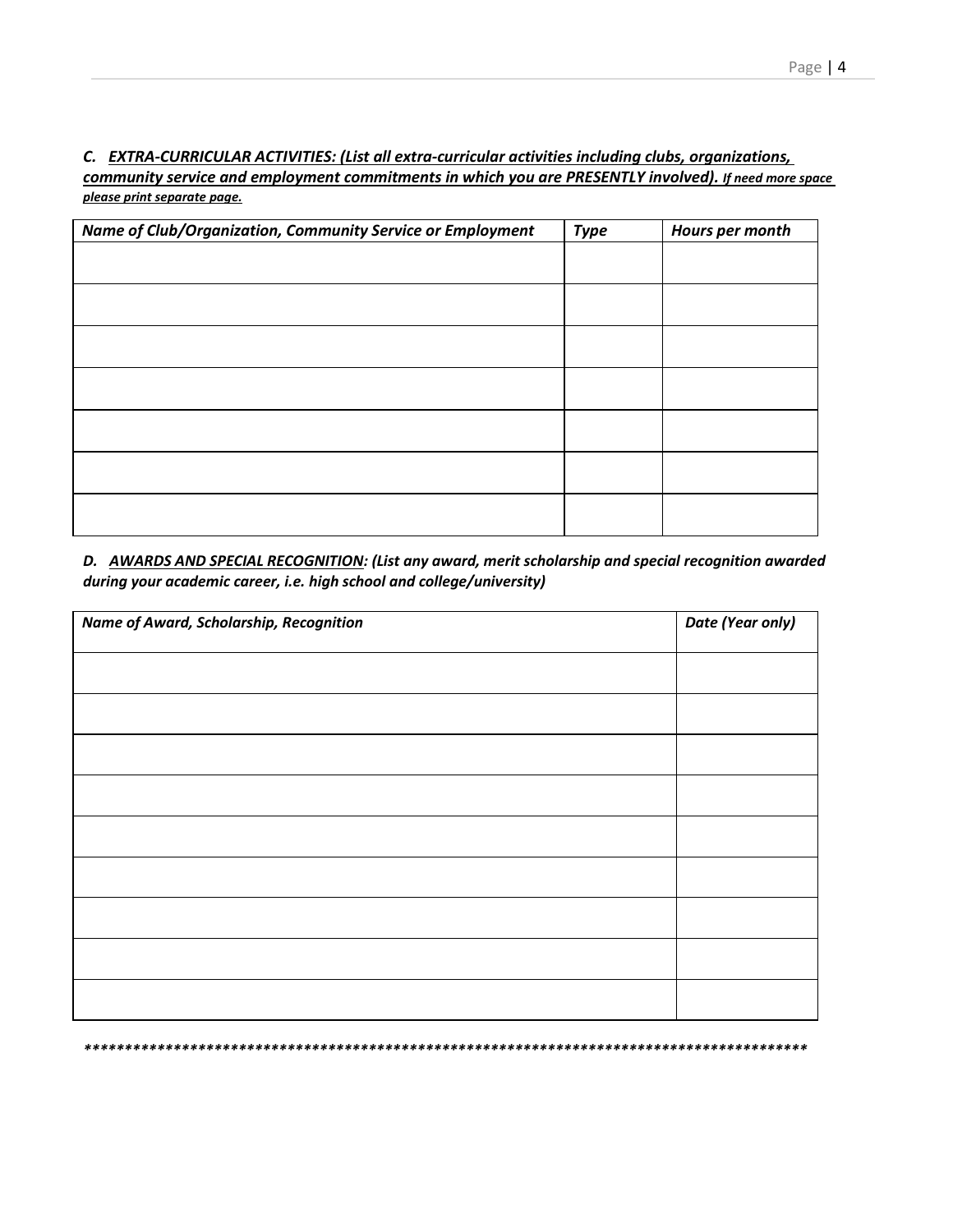# *E. ESSAY:*

*Answer the following questions. (Complete in English on a separate sheet of paper, typed, double-spaced, 12 font) Tell us about yourself. What are your special talents, skills and/or achievements? Why do you feel you deserve this award? Discuss any particular challenges or obstacles in working towards your goals. Which course of study do you intend to pursue and at which institution? What are your specific career goals and/or your aspirations for the future? Based on your Portuguese heritage, how has the Portuguese language or culture impacted your character/values and/or how will it in the future? What additional information would you like the Scholarship Committee to consider in evaluating your application?*

*\*\*\*\*\*\*\*\*\*\*\*\*\*\*\*\*\*\*\*\*\*\*\*\*\*\*\*\*\*\*\*\*\*\*\*\*\*\*\*\*\*\*\*\*\*\*\*\*\*\*\*\*\*\*\*\*\*\*\*\*\*\*\*\*\*\*\*\*\*\*\*\*\*\*\*\*\*\*\*\*\*\*\*\*\*\*\*\*\**

# *F. Checklist*

*Please provide all documentation/information in one envelope and mail to the address below with the post mark date of July 31, 2019. Use the checklist below to ensure all information is included in one envelope.*

| Completed RI DAY OF PORTUGAL SCHOLARSHIP<br>APPLICATION. Sign, date and fill out all sections completely.                                                                                                        |
|------------------------------------------------------------------------------------------------------------------------------------------------------------------------------------------------------------------|
| <b>Current Academic transcripts from high school, undergraduate and graduate</b><br>institutions.                                                                                                                |
| Two letters of recommendation from current professors with a completed<br>teacher rating. Include these recommendation letters in a sealed envelope.                                                             |
| Typed Essay that answers the questions in section E.                                                                                                                                                             |
| Place all items listed here in one envelope and mail it with a postmark date<br>either on/before/by July 31 of application year. Failure to do these five<br>items will result in an automatic disqualification. |

# *G. CERTIFICATION:*

*I certify that all the information included in this application is true and complete.*

*I hereby grant permission to the RI Day of Portugal and Portuguese Heritage in RI, Inc. to verify such information and release notice of the award to the donor(s) or potential donor(s) of any scholarship for which I may be eligible.*

*Signature (Must be signed by hand) Date*

*Deadline: Postmarked by July 31 of application year! Mail to: "Scholarship Committee" RI Day of Portugal, P.O. Box 9464, Providence, RI 02940*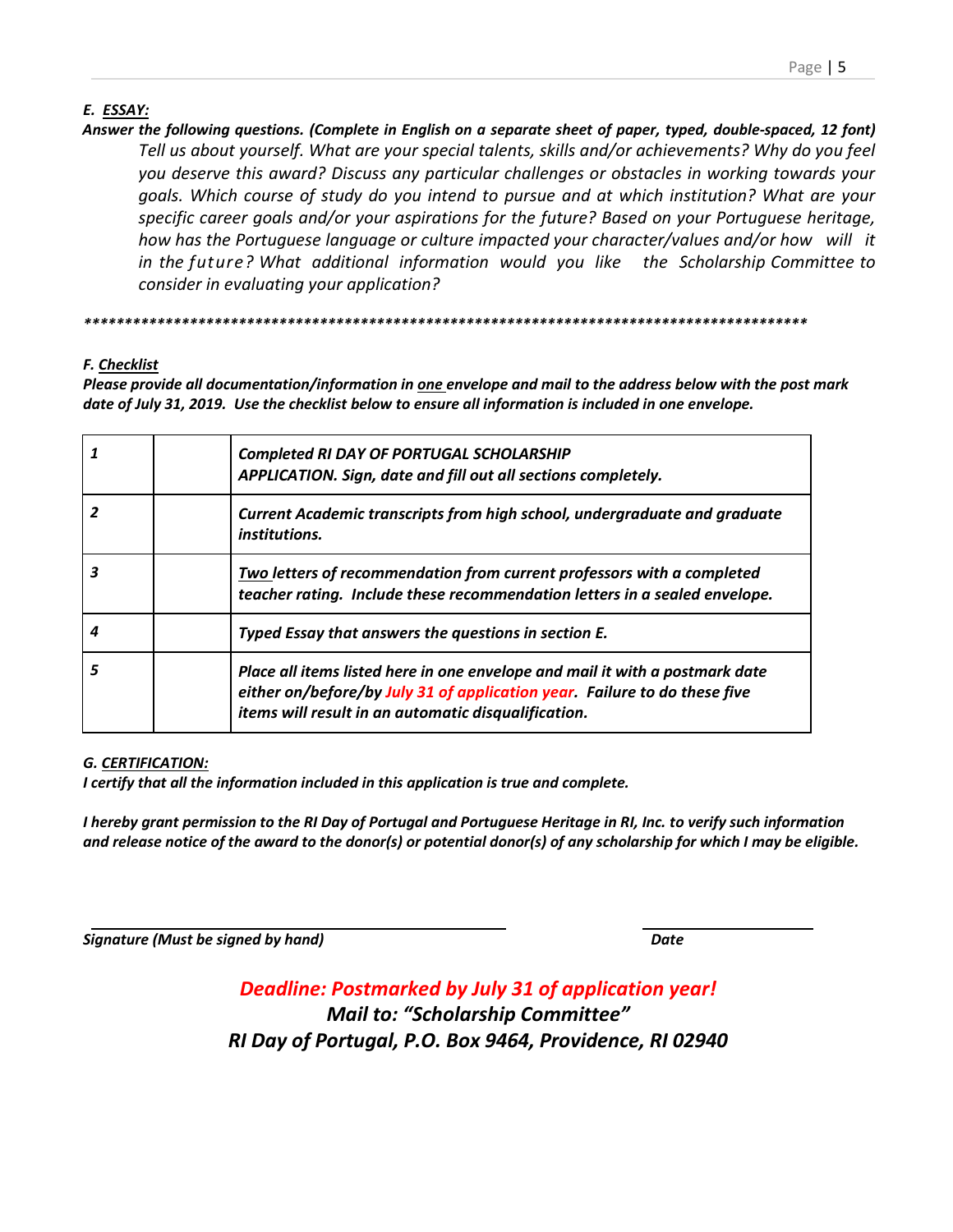# *Deadline for Submission to RI Day of Portugal: Postmarked by July 31 application year!*

#### *TO THE APPLICANT:*

*After completing the personal information/application, please give a copy of this form to two professors and/or instructors who know your work well and have agreed to recommend you for the RI Day of Portugal Scholarship. Fill this top portion out about yourself prior to giving it to your professor.*

| A.STUDENT PERSONAL INFORMATION:                                                                                                              |                                          | DATE OF APPLICATION: / / |  |  |  |
|----------------------------------------------------------------------------------------------------------------------------------------------|------------------------------------------|--------------------------|--|--|--|
| Name:<br><u> 1980 - Andrea Andrew Maria (h. 1980).</u>                                                                                       |                                          | Date of Birth: / /       |  |  |  |
| <b>Home Address:</b><br><u> 1980 - Jan Samuel Barbara, martin da shekara 1980 - An tsa a tsa a tsa a tsa a tsa a tsa a tsa a tsa a tsa a</u> |                                          |                          |  |  |  |
| Campus Residence Address (if applicable):                                                                                                    |                                          |                          |  |  |  |
|                                                                                                                                              | <i>(cell) ( )</i> <u>_______________</u> |                          |  |  |  |
|                                                                                                                                              |                                          |                          |  |  |  |

# *\*\*\*\*\*\*\*\*\*\*\*\*\*\*\*\*\*\*\*\*\*\*\*\*\*\*\*\*\*\*\*\*\*\*\*\*\*\*\*\*\*\*\*\*\*\* TO THE*

#### *INSTRUCTOR:*

The RI Day of Portugal and Portuguese Heritage in RI, Inc. d/b/a RI Day of Portugal has established a scholarship program with the purpose of supporting Portuguese American students in the pursuit of their higher education goals. The merit-based scholarships are awarded to students of Portuguese ancestry who have demonstrated outstanding achievement in their academic careers and who show a commitment to completing an approved plan of study.

*Upon completion, please sign and date this form and place it in a sealed envelope and give it back to the student. This sealed envelope will be included with the student's application and documentation. The student must send everything together in one big envelope directly to RI Day of Portugal, P.O. Box 9464, Providence, RI 02940 and it must be postmarked no later than July 31 of current year attention to: "Scholarship Committee." Please make sure that you give the student your sealed letter of recommendation prior to this deadline. Thank you for your recommendation and supporting your student.* 

| Subject Taught: ______________    |  |  |  |  |
|-----------------------------------|--|--|--|--|
| Date: ______________________      |  |  |  |  |
|                                   |  |  |  |  |
|                                   |  |  |  |  |
| Email: __________________________ |  |  |  |  |